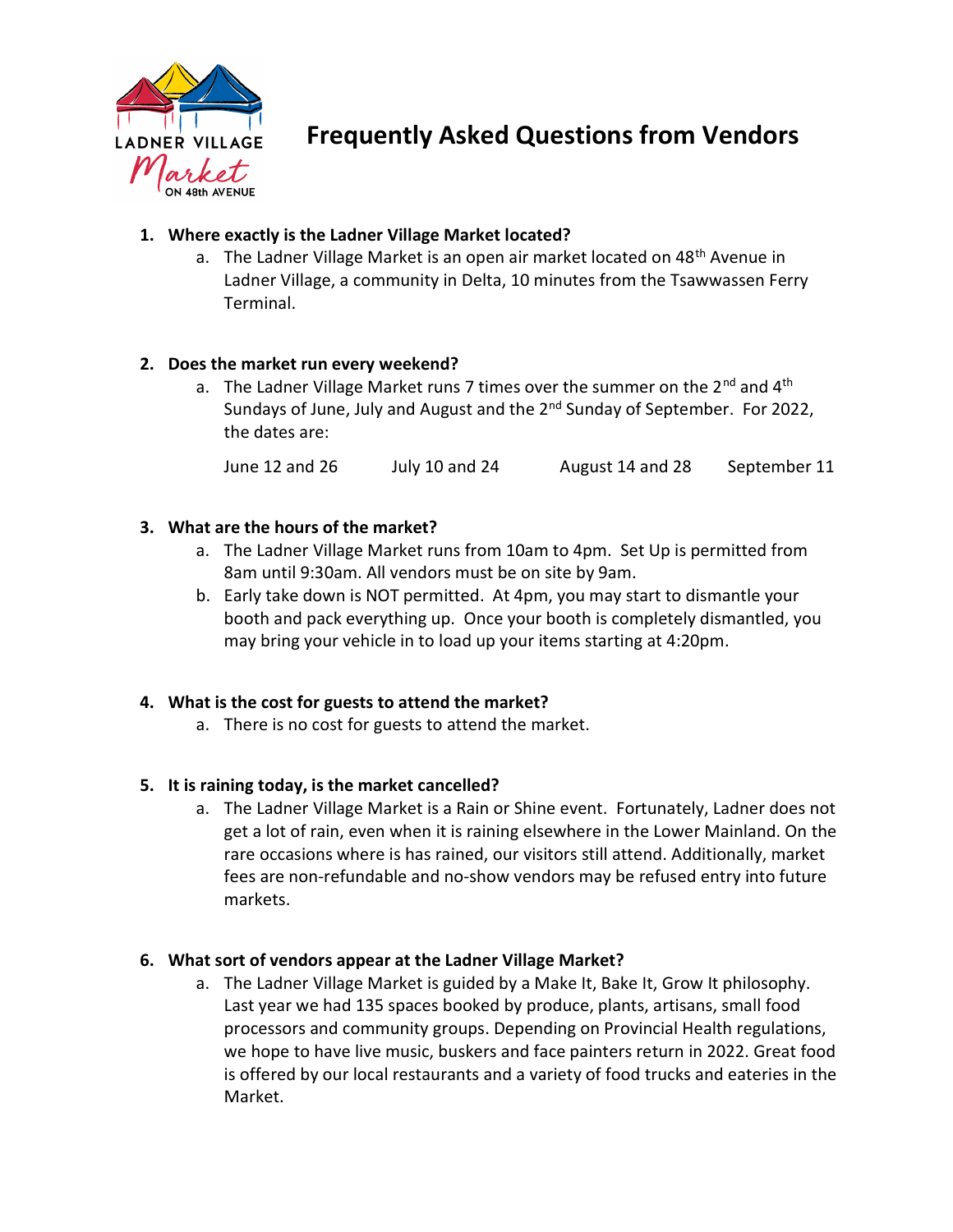

# Frequently Asked Questions from Vendors

## 7. Do I have to attend every market? Do the same vendors attend each market?

a. The mixture of vendors changes for each market. Vendors have the option of choosing between 3 and 7 markets each season. Some categories have a limit on the number of market dates you may select to broaden the range of products offered in specific categories.

## 8. Some of the items out on the street don't seem to be hand made, why is that?

a. The Ladner Village Market works in cooperation with the merchants on  $48<sup>th</sup>$ Avenue. These merchants help to pay for the signage, entertainment, newspaper and radio advertising. In return, they are offered the opportunity to participate with a booth on the street.

#### 9. How much do the markets cost? What do I get for my market fees?

a. Market fees are based on the specific 10'x10' booth you are allocated and range from \$65 - \$120 depending on the product category. This market, prior to COVID, is attended by 6,000 to 10,000 people each and every time. Traditionally, we feature top notch entertainment creating a festival atmosphere. The Ladner Village Market is a destination for guests from around the Lower Mainland and Vancouver Island. This market undertakes extensive newspaper advertising from the North Shore Mountains to the International border and into the Fraser Valley.

#### 10. If I want to rent a space, how do I go about that?

a. The Ladner Village Market has detailed the application process on the website, walking you through the step-by-step process. Please visit ladnervillagemarket.com under the heading *Vendor Resources* to see the process in detail.

#### 11. When will new vendors hear if they are accepted in the market?

a. Notifications to new vendors are usually issued March 20 to April 20 after the product has been juried. The Ladner Village Market allocates spots and accepts new vendors by category.